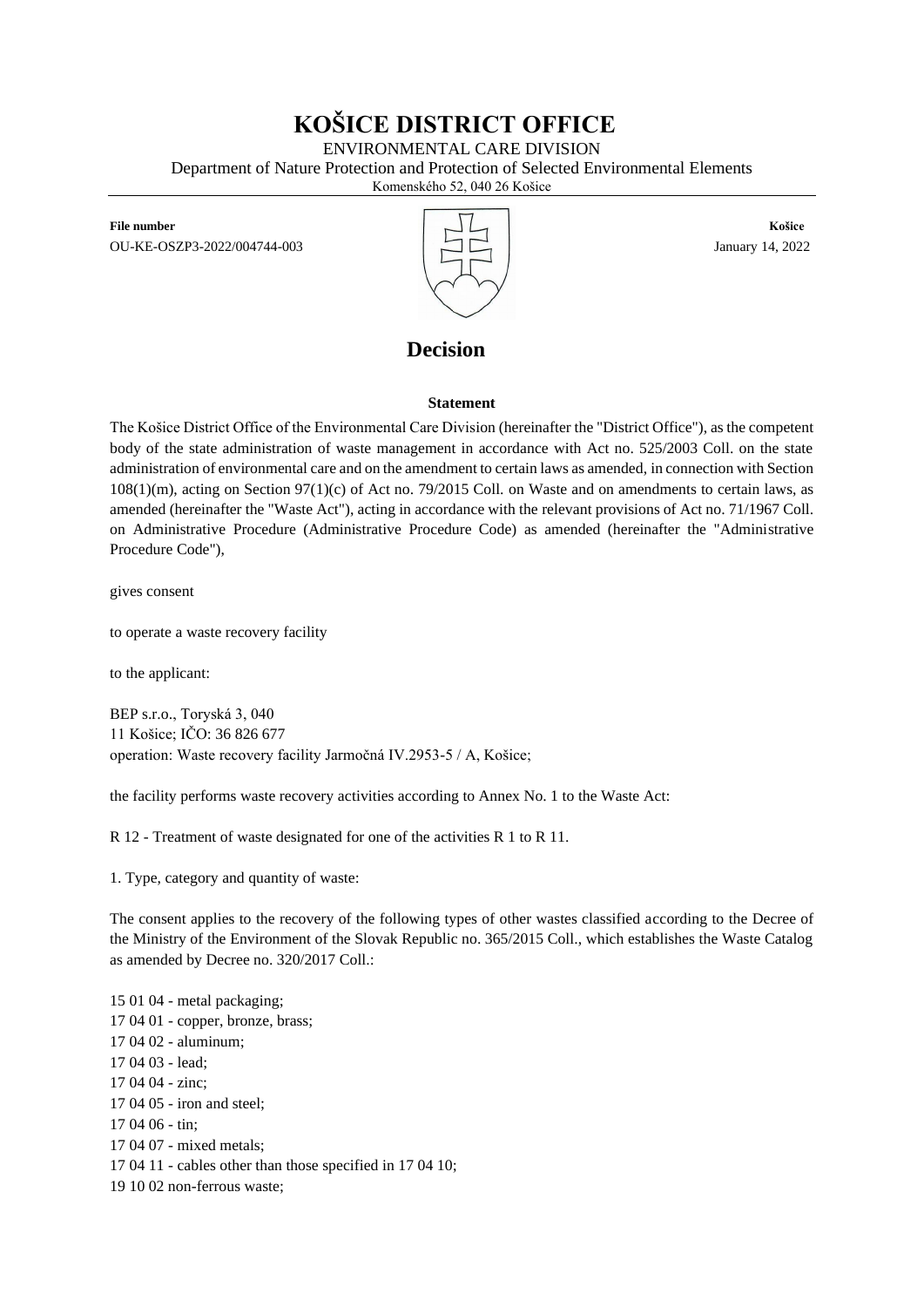19 12 02 - ferrous metals; 20 01 40 - metals; 20 01 40 01 - copper, bronze, brass; 20 01 40 02 - aluminum; 20 01 40 03 - lead; 20 01 40 04 - zinc; 20 01 40 05 - iron and steel; 20 01 40 06 - tin; 20 01 40 07 - mixed metals.

The total amount of the listed waste, which the applicant handles per year, must not exceed 4,990 t / year.

### 2. Waste handling location:

The waste recovery facility is located under a steel shelter in a fenced lockable area of the waste collection facility, operated by the party to the procedure at Jarmočná IV.2953-5 / A, Košice. The applicant concluded a contract with the owner of the premises Pavol Masnica - TRIEMKOV, Jarmočná IV.2953-5 / A, Košice on May, 19, 2021 for a period of 10 years. The area of operation is secured against the entry of unauthorized persons.

#### 3. Waste handling method:

The supply of waste sorted by type comes in from the waste collection facility on the premises where the operation is located.

The waste is placed in the hopper manually or using machinery. The hopper dumps the waste into the pressing chamber, where primary and secondary pressing of the waste transforms it to the prescribed dimension. Next, the compacted waste is expelled from the technological plant and is ready for shipment. The facility's operation does not generate any additional waste.

4. Technical requirements for the operation of the technological plant:

The machinery of the waste collection facility takes care of the waste handling. The actual waste pressing is handled by the Hydraulic baling press BV 1300, which performs treatment (baling) of waste from ferrous and nonferrous metals up to a thickness of 4 mm.

The individual components of the technological plant may only be used for the purpose for which they are intended and must be operated in a suitable technical condition. They must not be dismantled or replaced and must not be tampered with in any way, except by the professionally qualified company maintenance.

In accordance with the wording of Section 17(1) of the Waste Act, the operation is marked by an information board which lists the name of the facility, business name and registered office of the operator, the list of types of waste handled by the operation, the name and address of the state body who granted the operator the operating license, in accordance with Section 6 of the Decree of the Ministry of the Environment of the Slovak Republic no. 371/2015 Coll., which implements certain provisions of the Waste Act as amended (hereinafter the "Decree").

5. Safety precautions for the facility operation:

Waste recovery takes place in a technological plant operated by qualified personnel. The operator follows the operating rules, operating instructions focused primarily on checking the equipment, its technical condition, proper commissioning and the required quality of the input material. The employees of the facility use work clothes, closed work shoes and, if necessary, other protective equipment.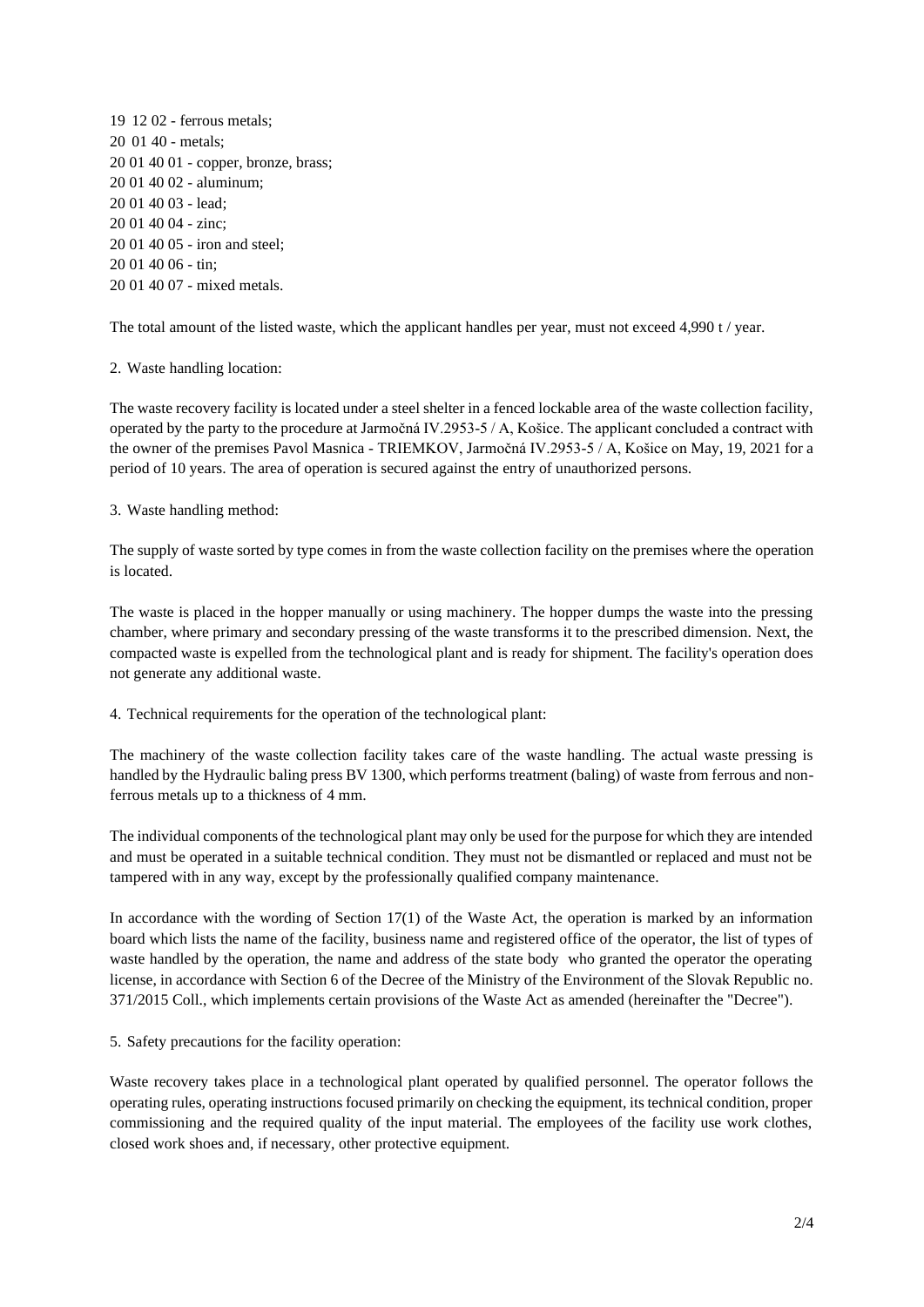6. The operator is obliged to ensure recovery, or disposal of waste contained therein before the technological plant goes out of operation.

7. Other conditions necessary for operating the facility:

7.1. The applicant is obliged to comply with the obligations linked to the operation of the waste recovery facility in pursuance of the provisions of the Waste Act and related regulations.

7.2. The applicant is obliged to implement the waste recovery process aligned with the operating rules of the facility approved by the state administration of waste management.

7.3. The applicant is obliged to keep operational documentation according to Section 10 of the Decree of the Ministry of the Environment of the Slovak Republic no. 371/2015 Coll., which implements certain provisions of the Waste Act, as amended (hereinafter the "Decree").

7.4. If the limit set in Annex no. 8 of Act no. 24/2006 Coll. on Environmental Impact Assessment and on Amendments to Certain Acts, as amended (hereinafter the "EIA Act"), in the recovery of waste referred to in point 1 of the Decision, the applicant is obliged to submit a decision on the investigation procedure or a final opinion from the process environmental impact assessments issued in accordance with the EIA Act.

8. The period of the consent granted:

The consent for the operation of a waste recovery facility is granted for the period from the date this Decision enters into force until December 31, 2026.

This decision does not replace a decision, permit or statement required by special regulations.

#### **Recital**

The Košice District Office, Environmental Care Division, received a request on December 16, 2021 from BEP s.r.o, Toryská 3, Košice to grant consent for the operation of a waste recovery facility by activity R12 pursuant to Section 97 (1) (c) of the Waste Act. The facility in question is located on the applicant's premises at Jarmočná IV.2953-5 / A, Košice. On the day the application was delivered to the District Office, the administrative procedure was initiated pursuant to Section 18 of the Administrative Procedure Code in the present case.

The following documents were submitted with the application:

- Applicant's identification data;

- Technical documentation of the waste recovery facility, which contains a description of the technological process of waste handling, including technical data of the facility.

- Emergency waste handling measures approved by the company's management.

- A copy of the Agreement on the lease of non-residential space with Pavel Masnice - TRIEMKOV, Jarmočná IV.2953-5 / A, Košice dated May 19, 2021, including the Amendment no. 1 dated August 31, 2021.

- A copy of the Framework Purchase Agreement dated January 10, 2011 with Camaro Metal AG, HintererSteisteg 5, Schwyz, Switzerland.

- A copy of the Framework Purchase Agreement no. 02/07/2020 dated July 20, 2020 with KIZAK s.r.o., Osloboditeľov 145, Čaňa.

- A copy of the Purchase Agreement no. 005/16 with Sakers s.r.o., Horný Hričov 298, Žilina.

The applicant processed the application within the scope of Section 21 of the Decree.

By letter no. OU-KE-OSZP3-2021/047410-002, dated December 17, 2021, the District Office informed the known parties to the procedure that the District Office initiated the administrative procedure in the case and at the same time ordered an oral procedure connected with the local investigation on January 13, 2022 to discuss the submitted motion, in accordance with the wording of Section 18(3) of the Administrative Procedure Code. Minutes of the